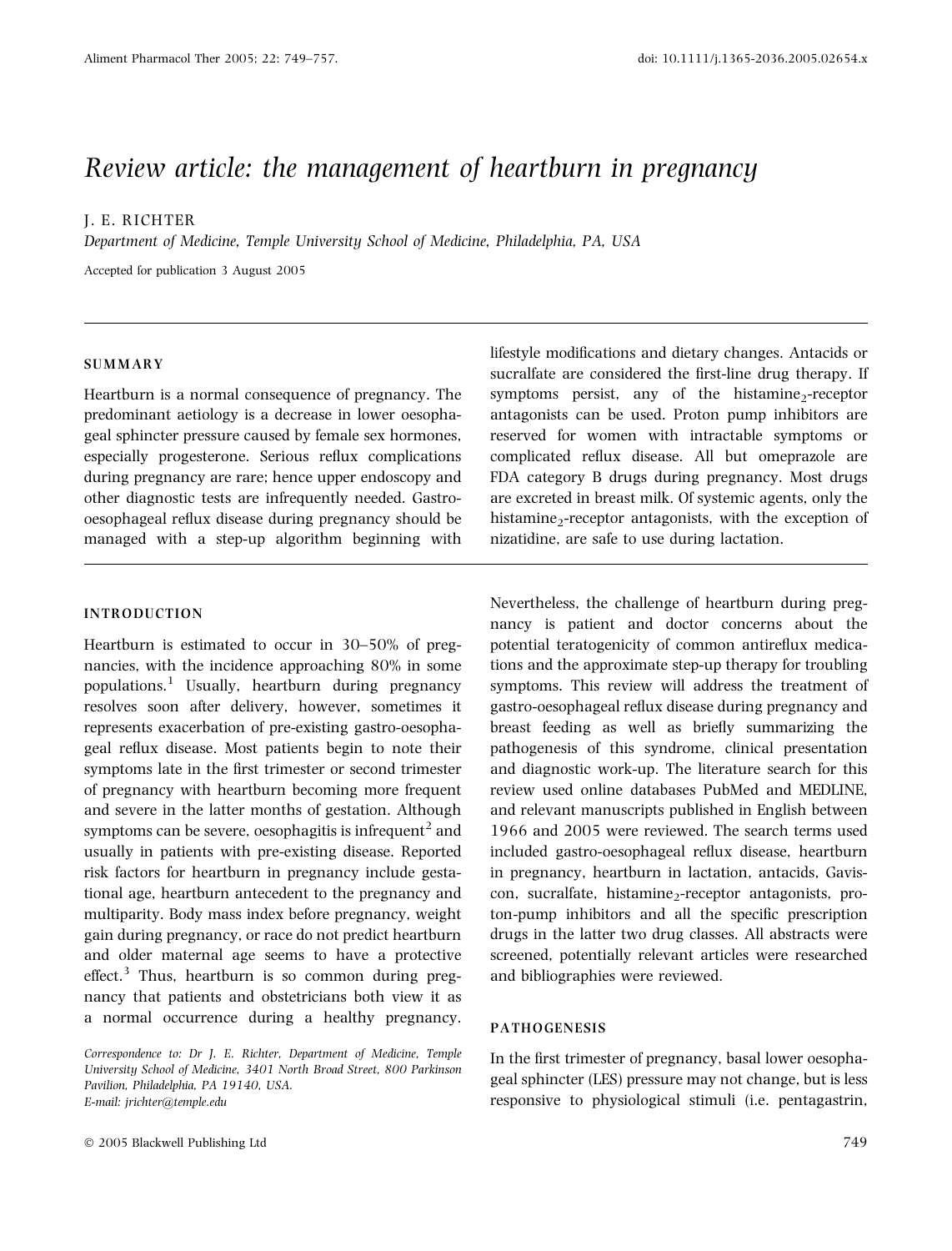edrophonium chloride, methacholine or a protein meal) that usually increase LES pressure.<sup>1, 4</sup> In the later two trimesters, LES pressure gradually falls approximately 33–50% of basal values reaching a nadir at 36 weeks of gestation and rebounds to prepregnancy values 1–4 weeks postpartum.<sup>5</sup> Animal and human studies find that the increased circulating levels of progesterone during pregnancy mediate the LES relaxation, but oestrogen is a necessary primer.<sup>1</sup> The secondary role of increased abdominal pressure because of the enlarging gravid uterus is more controversial. All studies agree intra-abdominal pressure increases with pregnancy. It is unknown whether the normal compensatory response of the LES to increase to these changes is impaired during pregnancy.<sup>1</sup> Others have suggested that abnormal gastric emptying or delayed small bowel transit might contribute to heartburn in pregnancy.

## CLINICAL PRESENTATION DURING PREGNANCY

The symptoms of heartburn during pregnancy do not differ from the classical presentation in the general adult population. Heartburn is the predominate symptom and worsens as pregnancy advances. Regurgitation occurs in about the same frequency as heartburn. The majority of patients report exacerbation of symptoms with eating and at bedtime.<sup>2</sup> Some patients will eat only one meal a day because of intense postprandial symptoms and others will need to sleep upright in a chair. Complications of gastro-oesophageal reflux disease (GERD) during pregnancy, especially oesophagitis and stricture formation, are rare. This observation should not be surprising since the reflux of pregnancy is generally of short duration without a background of chronic GERD.

#### DIAGNOSIS IN THE PREGNANT PATIENT

As in the non-pregnant patient, the initial diagnosis of GERD in pregnancy can reliably be made based on symptoms alone.<sup>6</sup> Barium radiographs are not necessary and should be avoided because of radiation exposure to the fetus. Oesophageal manometry and pH studies are rarely necessary during pregnancy but can be performed safely. Upper gastrointestinal (GI) endoscopy is the procedure of choice to evaluate intractable reflux symptoms or complications. This procedure can be safely performed without harm to the mother or fetus by carefully monitoring blood pressure and oxygen and judicious use of conscious sedation and fetal monitor-

Table 1. FDA classification of drugs for pregnancy

| FDA classification | Definition                                                                                                                          |  |  |
|--------------------|-------------------------------------------------------------------------------------------------------------------------------------|--|--|
| Category A         | Well controlled studies in humans<br>show no fetal risk                                                                             |  |  |
| Category B         | Animal studies show no risks, but human<br>studies inadequate or animal studies<br>show some risk not supported by<br>human studies |  |  |
| Category C         | Animal studies show risk but human<br>studies are inadequate or lacking or<br>no studies in humans or animals                       |  |  |
| Category D         | Definite fetal abnormalities in human<br>studies but potential benefits may<br>outweigh the risks                                   |  |  |
| Category X         | Contraindicated in pregnancy, fetal<br>abnormalities in animals or humans.<br>Risks outweigh benefits                               |  |  |

ing.2, 7, 8 Midazolam and diazepam are category D, fentanyl is category C and meperidine and propofol are category B drugs during pregnancy (Table 1). Although not approved by the FDA for these indications during pregnancy, clinical experience suggests that these medications are safe with appropriate monitoring, particularly after the first trimester.<sup>7, 8</sup>

## MEDICAL TREATMENT OF GERD DURING **PREGNANCY**

The challenge of treatment during pregnancy is the potential teratogenicity of common antireflux medications. Lifestyle modification is the key for treating mild symptoms. Smaller meals, not eating late at night, elevation of the head of the bed and avoiding foods and mediations causing heartburn usually relieve the mild symptoms seen in early pregnancy. Chewing gum stimulates the salivary glands and can help neutralize acid. Abstinence from alcohol and tobacco are encouraged to reduce reflux symptoms and to avoid fetal exposure to these harmful substances.

For more troubling reflux symptoms, the doctor must discuss with the patient the benefits vs. the risk of drug therapy. Informed consent is appropriate. Nearly all medications are not tested in randomized-controlled studies in pregnant women because of ethical and medicolegal concerns. Most recommendations on drug safety arise from case reports and cohort studies by doctors, pharmaceutical companies or the FDA. Voluntary reporting by the manufacturer's suffers from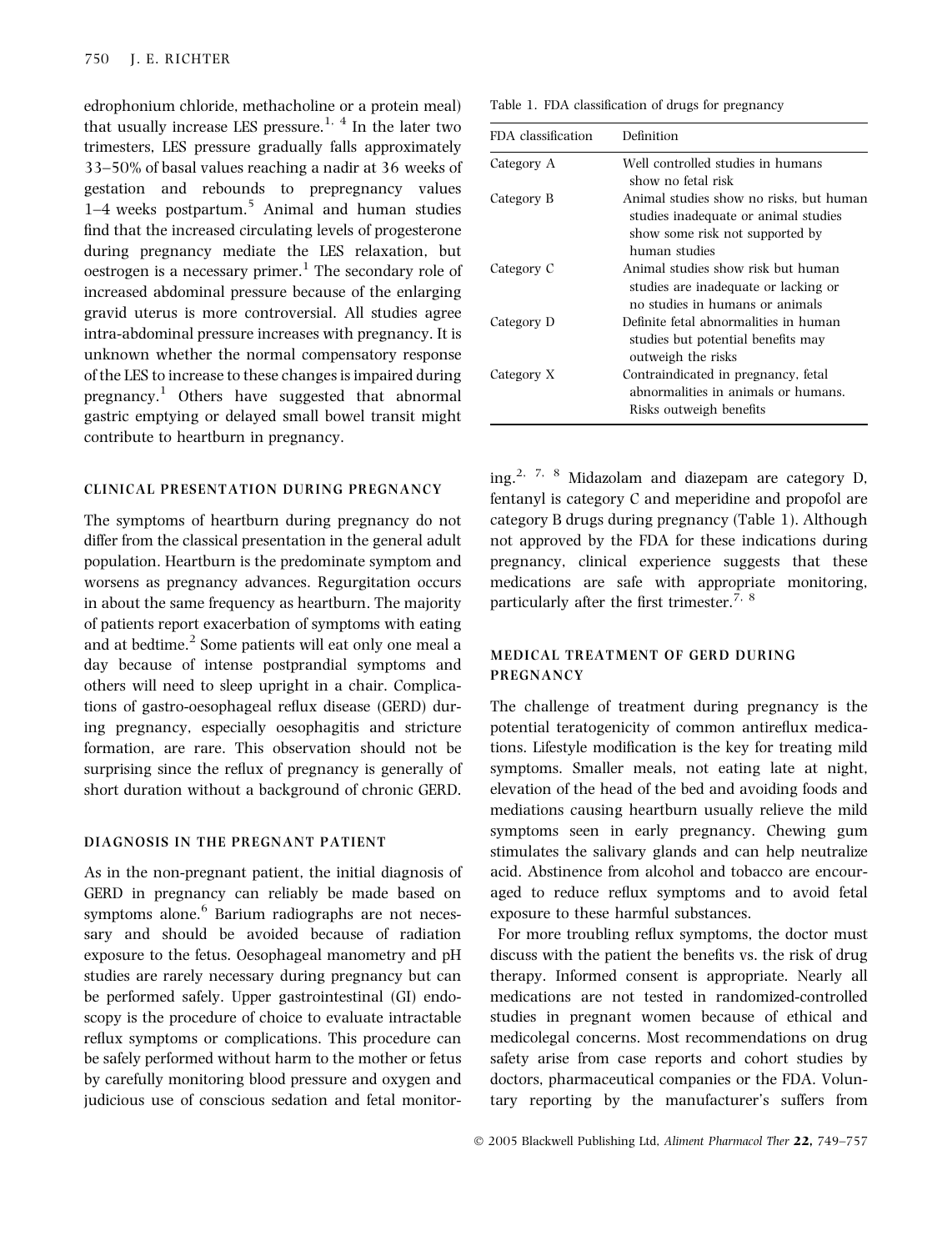unknown duration of follow-up, absence of appropriate controls and possible reporting bias.<sup>9</sup>

Commonly used medications include antacids, sucralfate, histamine<sub>2</sub>-receptor antagonists  $(H_2RAs)$ , promotility drugs and proton-pump inhibitors (PPIs). The incidence of major fetal malformations in the general population ranges between  $1\%$  and  $3\%$ .<sup>10</sup> The FDA divides the safety of drugs during pregnancy into five categories (A, B, C, D and X) based on systemic absorption and reports of congenital defects in animals or humans (Table 1). $^{11}$ 

The teratogeneic period ranges from day 31 (in a 28-day menstrual cycle) to day 71 from the last menstrual period, $10$  essentially the first 10 weeks of gestation. This represents the critical period of organogenesis. Before day 31, exposure to a teratogen usually causes an all-or-none effect; either the fetus dies or survives without anomalies. Fetal cells are totipotential during this time period with respect to organogenesis; therefore, if a few cells die, the remaining cells can replace their function. Drugs that are not urgently required should be withheld until after the teratogeneic period, although drugs can still affect the fetus in later gestation. Drugs used for GERD during pregnancy and their FDA categories are summarized in Table 2.

#### Antacids

Antacids are fast and effective at relieving the symptoms of heartburn and are preferred by patients as a result of the immediate symptom relief provided. About 30–50% of women will only require antacids to ease their

Table 2. FDA classification of drugs used for gastro-oesophageal reflux disease in pregnancy

| Drugs                                                 | FDA class     | Comments                                                                                                                                                                                    |  |  |  |
|-------------------------------------------------------|---------------|---------------------------------------------------------------------------------------------------------------------------------------------------------------------------------------------|--|--|--|
| Antacids                                              |               |                                                                                                                                                                                             |  |  |  |
| Aluminium-, calcium- or                               | None          | Most are safe for use during pregnancy and for                                                                                                                                              |  |  |  |
| magnesium-containing                                  |               | aspiration prophylaxis during labour                                                                                                                                                        |  |  |  |
| antacids                                              |               | because of minimal absorption                                                                                                                                                               |  |  |  |
| Magnesium trisilicates                                | None          | Avoid long-term, high-dose therapy in pregnancy                                                                                                                                             |  |  |  |
| Sodium bicarbonate                                    | None          | Not safe for use in pregnancy as causes fluid<br>overload and metabolic alkalosis                                                                                                           |  |  |  |
| Mucosal protectant                                    |               |                                                                                                                                                                                             |  |  |  |
| Sucralfate                                            | B             | No teratogenicity in animals. Generally regarded as                                                                                                                                         |  |  |  |
|                                                       |               | acceptable for human use because of minimal absorption                                                                                                                                      |  |  |  |
| Histamine <sub>2</sub> -receptor antagonist $(H_2RA)$ |               |                                                                                                                                                                                             |  |  |  |
| Cimetidine                                            | В             | A prospective, controlled study suggests acceptable for use in humans                                                                                                                       |  |  |  |
| Ranitidine                                            | B             | Same as above. Ranitidine is the only $H_2RA$ whose                                                                                                                                         |  |  |  |
|                                                       |               | efficacy during pregnancy has been established                                                                                                                                              |  |  |  |
| Famotidine                                            | B             | Same as cimetidine, but paucity of safety data in humans                                                                                                                                    |  |  |  |
| Nizatidine                                            | B             | Not recommended during pregnancy. In animals, spontaneous abortion,<br>congenital malformations, low birth weight and fewer live<br>births have been reported. Little data in humans        |  |  |  |
| Promotility agents                                    |               |                                                                                                                                                                                             |  |  |  |
| Cisapride                                             | $\cal C$      | Embryotoxic and fetotoxic in animals. Recent prospective controlled study<br>in humans suggests acceptable in pregnancy, but drugs recently<br>removed by FDA for fatal cardiac arrhythmias |  |  |  |
| Metoclopramide                                        | B             | No teratogeneic effects in animals or humans reported                                                                                                                                       |  |  |  |
| Proton-pump inhibitors                                |               |                                                                                                                                                                                             |  |  |  |
| Omeprazole                                            | $\mathcal{C}$ | Embryotoxic and fetotoxic in animals. Case reports in human suggest<br>similar concerns. Acceptable for use for aspiration prophylaxis in labour                                            |  |  |  |
| Lansoprazole                                          | B             | No fetal teratogenicity or harm. Limited human pregnancy date<br>Use is acceptable for aspiration prophylaxis during pregnancy                                                              |  |  |  |
| Rabeprazole                                           | B             | No fetal teratogenicity or harm. Limited human pregnancy date<br>Use is acceptable for aspiration prophylaxis during pregnancy                                                              |  |  |  |
| Pantoprazole                                          | B             | No fetal teratogenicity or harm. Limited human pregnancy date                                                                                                                               |  |  |  |
|                                                       |               | Use is acceptable for aspiration prophylaxis during pregnancy                                                                                                                               |  |  |  |
| Esomeprazole                                          | B             | No fetal teratogenicity or harm. Limited human pregnancy date<br>Use is acceptable for aspiration prophylaxis during pregnancy                                                              |  |  |  |

2005 Blackwell Publishing Ltd, Aliment Pharmacol Ther 22, 749–757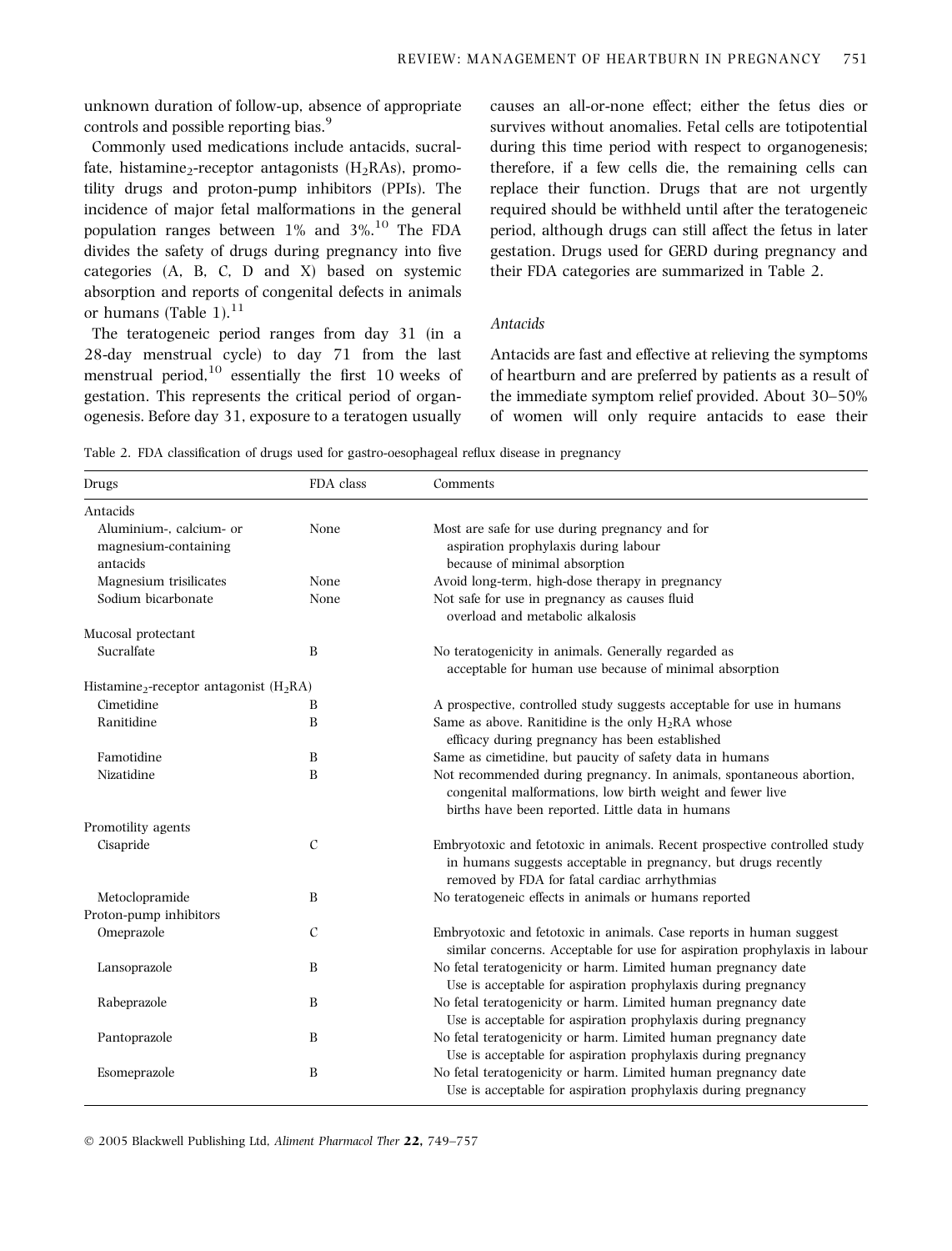heartburn of pregnancy. Only limited data exist concerning the effects of antacids on the fetus with no controlled trials of efficacy. Magnesium-, aluminium-, or calcium-containing antacids are not teratogeneic in animal studies, $12$  although 15–30% of magnesium and a smaller percentage of aluminium preparations are absorbed after reacting with hydrochloric acid.

One retrospective, case–controlled study in the  $1960s<sup>13</sup>$  reported a significant increase in major and minor congenital malformations in infants exposed to antacids during the third trimester of pregnancy. However, analysis of individual antacids (aluminium hydroxide, sodium bicarbonate, magnesium trisilicate and calcium carbonate) found no association with increased congenital anomalies. A recent European consensus conference recommended calcium/magnesium-based antacids for pregnant women because of their safety profile.<sup>14</sup> These experts found that calciumbased antacids had the added benefit of increasing calcium supplementation to prevent the hypertension and pre-eclampsia associated with pregnancy. In addition, a large, randomized placebo-controlled trial found that magnesium sulphate supplementation reduces the risk of eclampsia by 50% compared with placebo, and may also reduce the risk of maternal death, with no serious short-term side-effects.<sup>15</sup>

Alginates form a strong, non-systemic barrier in the stomach, preventing reflux of acid and food into the oesophagus. They are usually combined with antacids and marketed under the general label of Gaviscon. Recently, a form of Gaviscon with less sodium per dose was studied in an open-label multicentre study in 150 pregnant women over 4 weeks. Overall, the investigator's and women's rating of efficacy was 'very good' or 'good' in 88% and 90% of women, respectively, with most women (57%) reporting symptom relief within  $10 \text{ min.}^{16}$  However,  $10$  adverse events were reported in 10 fetuses (three episodes of fetal distress) and others report that Gaviscon compounds containing magnesium trisilicate can cause fetal nephrolithiasis, hypotonia, respiratory distress and cardiovascular impairment if used long-term and at high doses. $11$ 

Antacids containing sodium bicarbonate should be avoided during pregnancy because they cause maternal or fetal metabolic alkalosis and fluid overload. Antacids should be taken at a different time than supplemental iron, because normal gastric acid facilitates the absorption of iron.

#### Sucralfate

Sucralfate, an aluminium salt of a sulphated disaccharide, inhibits pepsin activity and protects against ulcers. It is poorly absorbed from the GI tract, exerting its mucosal protection through a local, rather than systemic action. Each gram of sucralfate contains 207 mg of aluminium.<sup>16</sup> The potential fetal toxicity of sucralfate relates to its aluminium content.

Sucralfate is the only non-absorbable drug that has been studied in a randomized-controlled study during pregnancy. In an Italian study,  $17/42$  women were given sucralfate 1 g three times daily and compared with 24 women given information on dietary and lifestyle modifications. Sucralfate-treated patients had a higher frequency of remission of heartburn and regurgitation symptoms at 1 month than controls (90% vs. 43% and 83% vs. 27%, respectively). No maternal or fetal adverse events were reported.

In several animal models, sucralfate did not affect fertility and was not teratogeneic with doses up to 50 times those used in humans.<sup>16</sup> Likewise, human fetal toxicity has not been reported. For example, in a surveillance study of 229 101 pregnancies in Michigan Medicaid patients evaluated between 1985 and 1992, 185 newborn babies were exposed to sucralfate in the first trimester. Five birth defects were observed, whereas eight were expected.<sup>16</sup> Therefore, sucralfate is an FDA category B drug.

## Promotility drugs

Metoclopramide. Metoclopramide, an antidopaminergic drug, improves GER by increasing LES pressure, improving oesophageal acid clearance and promoting gastric emptying. Its major use in pregnancy is for the treatment of nausea and vomiting. Reproductive studies in animals in doses up to 250 times the recommended human dose reveal no evidence of impaired fertility or fetal toxicity.<sup>18</sup> Congenital malformations or fetal toxicity because of metoclopramide have not been reported in humans. In the Michigan Medicaid Surveillance Study,  $16$  10 (5.2%) major birth defects were reported in 992 newborns exposed to metoclopramide during the first trimester (eight were expected). Metoclopramide is designated a category B drug during pregnancy.

Cisapride. Cisapride promotes the release of acetylcholine from the myenteric plexus, thereby increasing LES pressure, improving acid clearance and promoting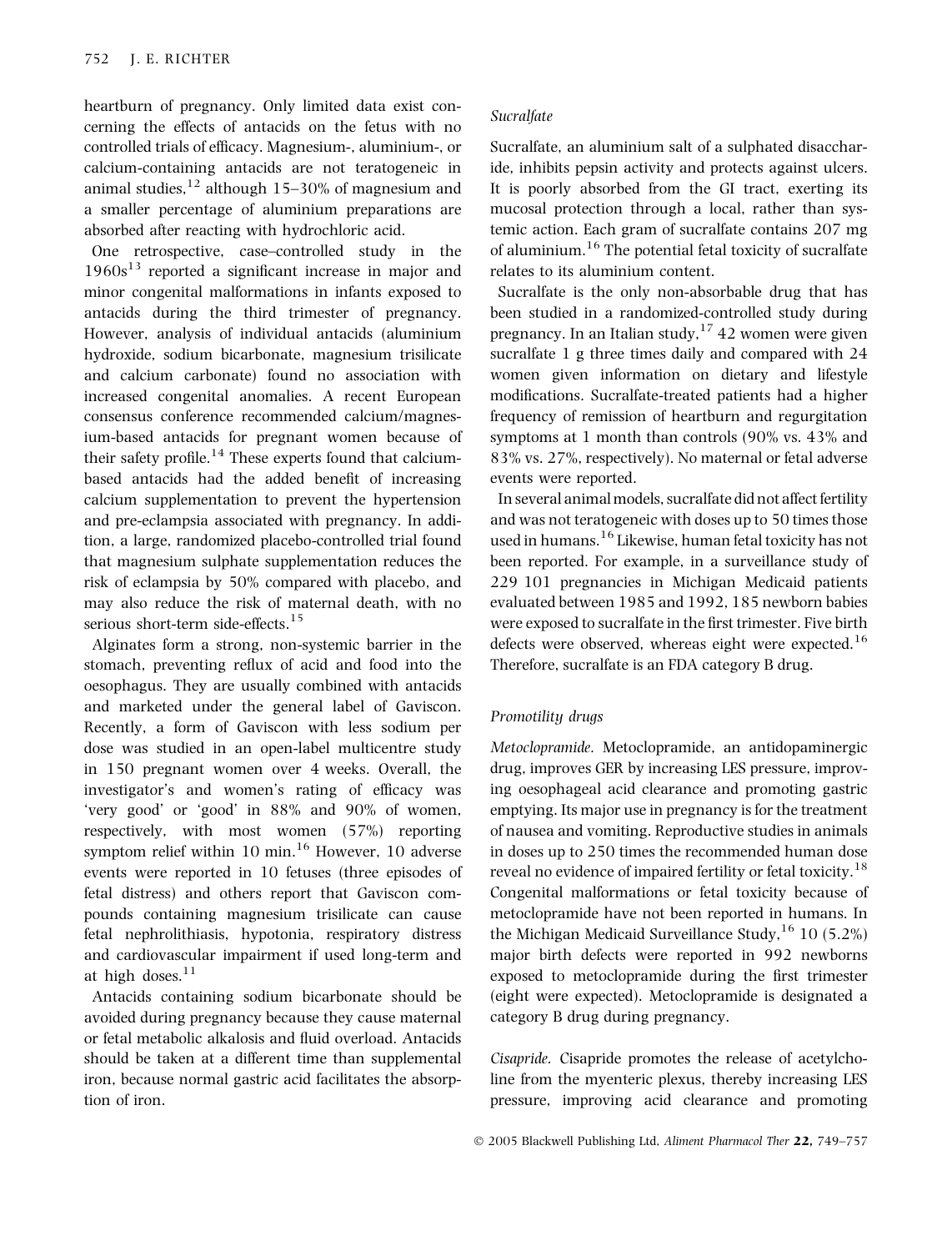gastric emptying. The drug is toxic to the fetuses of rats and rabbits at doses 112 times the recommended human dose, resulting in lower birth weights and decreased survival.<sup>19</sup>

Human reports suggest cisapride is safe during pregnancy. In a prospective, multicentre study, the outcome of 129 Canadian women who took cisapride during pregnancy between November 1996 and November 1998 were compared with a control group.<sup>20</sup> The mean daily cisapride dose was 25 mg (range: 5–120) and the mean length of exposure was 4.6 weeks (range: 0.14– 41). Most women took cisapride during the first trimester (88%), 3% of women took it throughout their pregnancy. Most women were also taking multiple other antireflux medications, including antacids,  $H_2RAs$ and PPIs. Investigators found no differences in rates of major or minor congenital malformations in the cisapride group compared with the matched controls. In 1998, an observational cohort study described the outcome of 12 pregnancies in women taking cisapride during the first trimester in England.<sup>21</sup> The outcomes included two elective abortions, one lost to follow-up and 10 normal term babies. In two other cases, cisapride was taken during the second or third trimesters and healthy babies were born.

Cisapride is designated a category C drug in pregnancy because of its toxicity in animals. In July 2000, Janssen Pharmaceutical removed cisapride from the market and it now is only available in a limited-access program. High cisapride blood levels, because of other drugs interfering with its metabolism by the cytochrome P-450 3A4 enzyme, caused serious cardiac arrhythmias in more than 400 cases, including 80 fatalities. $^{22}$ 

#### Histamine $2$ -receptor antagonists

The  $H_2RAs$  are the most commonly used and safest medications for the pregnant woman with heartburn not responding to lifestyle modification and nonabsorbable medication. All four drugs (cimetidine, ranitidine, famotidine and nizatidine) are FDA approved category B drugs for pregnancy.

Cimetidine and ranitidine. Cimetidine and ranitidine have had considerable use in pregnancy over the last 30 years with an excellent safety profile. Only ranitidine's efficacy has been specifically studied during pregnancy. In a double-blind, placebo-controlled, triple-crossover study, Larson *et al.*<sup>23</sup> compared ranitidine once or twice daily

with placebo in pregnant heartburn subjects not responding to antacids and lifestyle modification. Twenty women at least 20 weeks gestation were studied assessing symptom response and antacid use by daily diaries. In the 18 women completing the 4-week study, only ranitidine 150 mg b.d. reduced symptoms and antacid usage compared with baseline values ( $P$  < 0.001) or with placebo  $(P < 0.001)$ . The average heartburn reduction was 55.6% (95% CI: 34.8–76.5) compared with baseline and 44.2% (95% CI: 15.4–72.9) when compared with placebo. No adverse pregnancy outcomes or drug reactions were noted.

In animal studies, cimetidine has a weak antiandrogenic effect in animals, as evidenced by a reduction of the size of testes, prostate glands and seminal vesicles.<sup>24</sup> Ranitidine has no antiandrogenic activity in animals.<sup>25</sup> Neither H2RA has reports of human sexual defects in infants.

To date, the safety of cimetidine and ranitidine has been assessed in over 2000 pregnancies in database studies not sponsored by the manufacturers. In the surveillance study of 229 101 pregnancies in the Michigan Medicaid recipients between 1985 and 1992, $16$  460 newborns were exposed to cimetidine and 560 newborns were exposed to ranitidine during the first trimester. Twenty (4.3%) major birth defects were observed with cimetidine and 23  $(4.5\%)$  with ranitidine, a rate similar  $(4.3\%)$ to that reported in women taking no medications during their pregnancies. In a 1996 prospective cohort study,  $178$  women exposed during pregnancy to  $H_2RAs$  were matched with 178 women with no exposure with similar maternal age, smoking and alcohol history.<sup>26</sup> Among these subjects, 71% took ranitidine, 16% cimetidine, 8% famotidine and 5% nizatidine. The outcomes of both groups were similar in terms of live births, spontaneous or elective abortions, gestational age at delivery, birth weight or major malformation. The latter rate was 2.1% in subjects exposed to  $H_2RAs$  vs. 3.0% in the non-exposed cohorts.

The Swedish Medical Birth Registry in 1998 reported on 553 babies delivered by 547 women using various acid-suppressing medications in early pregnancy. $27$ Seventeen infants had congenital defects (3.1%, 95% CI: 1.8–4.9) compared with the expected rate of 3.9% in the Registry among women not taking any medications. Of the 17 infants, 10 had been exposed to PPIs, six to H2RAs and one to both class of drugs. Two birth defects (5.7%) in 35 infants exposed to cimetidine and six defects (3.8%) in 156 infants exposed to ranitidine were reported. Overall, the odds ratio for malformations after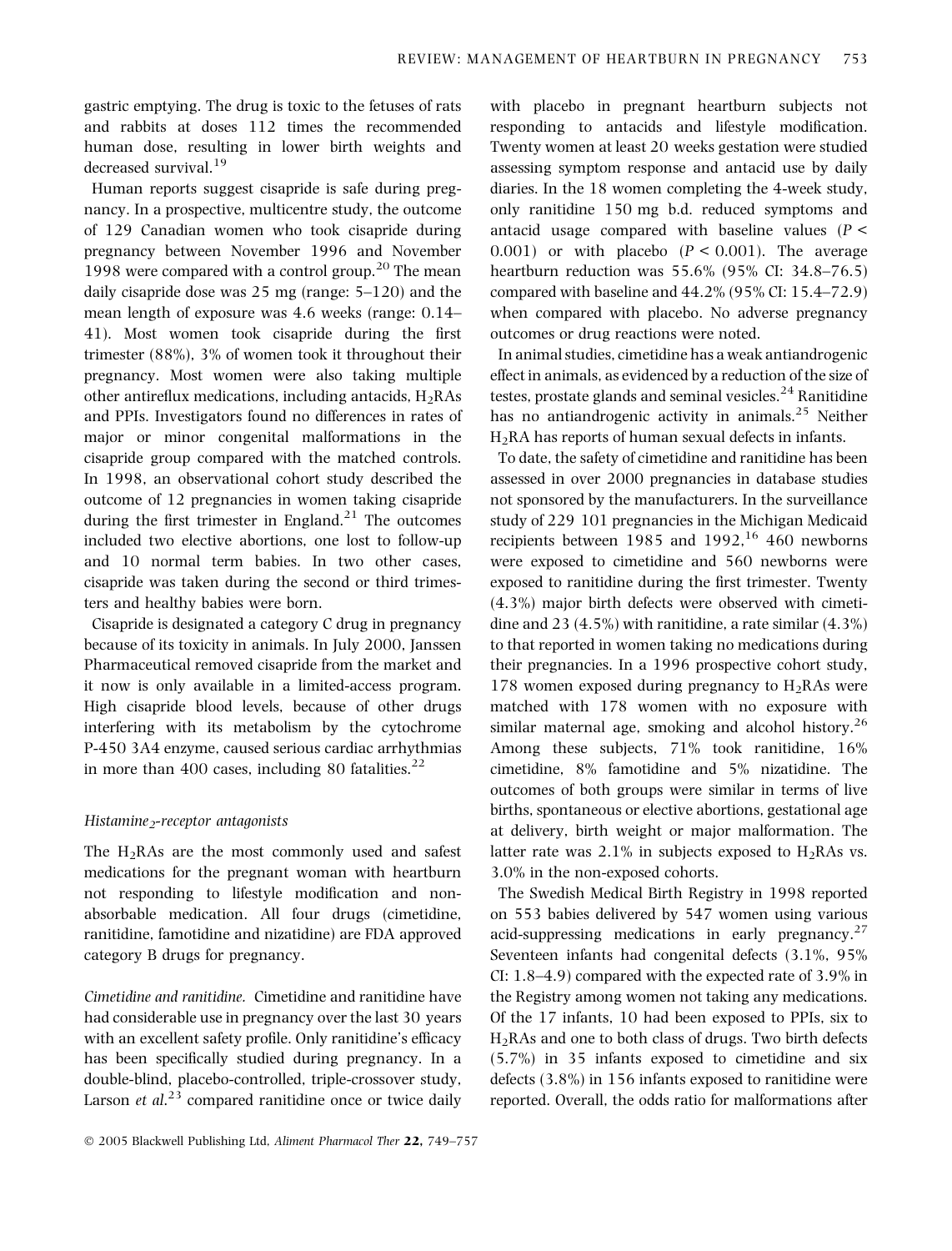H2RAs was 0.46 (95% CI: 0.17–1.20) in contrast to 0.91 (95% CI: 0.45–1.84) for infants exposed to PPIs, early during pregnancy. Finally, two databases, one from England and another from Italy, were combined in a study published in 1999, which compared the incidence of congenital malformations in infants and women receiving cimetidine, ranitidine or omeprazole during the first trimester of pregnancy with unexposed control women.<sup>28</sup> The relative risk of malformation (adjusted for maternal age and prematurity) were similar among all three drugs: cimetidine (1.3%, 95% CI: 0.7–2.6), ranitidine 1.5 (95% CI: 0.9–2.6) and omeprazole 0.9 (95% CI: 0.4–2.4).

In summary, cimetidine and ranitidine have not been associated with an increased risk of congenital malformations. Ranitidine is the only  $H_2RA$  with documented efficacy in pregnancy. Some authorities have recommended that cimetidine not be used during pregnancy because of possible feminization as observed in some animals and non-pregnant humans.<sup>29</sup>

Famotidine and nizatidine. There are much less reported safety data with these latter  $H_2RAs$  than cimetidine and ranitidine. Animal studies with famotidine revealed no fetal toxicity or teratogenicity.<sup>30</sup> However, pregnant rabbits with the equivalent of 300 times the recommended human dose of nizatidine encountered abortions, low fetal weights and fewer live fetuses.  $31$  On the contrary, rat studies found no adverse effects on the fetal pups. $32$ 

In the Michigan Medicaid Surveillance Study,  $16$  two (6.1%) of 33 fetuses exposed to famotidine during the first trimester of pregnancy developed major birth defects compared with the expected prevalence of one. The small size was too small to draw firm conclusions, however. With nizatidine there is only a single case report of a woman delivering a healthy baby after taking the drug during  $14-16$  weeks of gestation.<sup>16</sup>

Although few reports are available, famotidine appears safe during pregnancy. Although nizatidine was previously classified as category C, the FDA recently reclassified it as a category B drug. However, the conflicting animal data are troublesome and suggest that other  $H_2RAs$  may be safer during pregnancy.

#### Proton-pump inhibitors

Proton-pump inhibitors are the most effective drug therapy for symptom control and healing of oesopha-



Figure 1. The pyramid of medical therapy for gastro-oesophageal reflux disease (GERD) in the pregnant woman with heartburn. Unlike the non-pregnant patient, step-up therapy is preferred and proton-pump inhibitors (PPIs) reserved for the women with welldefined complicated GERD not responding to lifestyle changes, antacids or histamine<sub>2</sub>-receptor antagonists  $(H_2RAs)$ .

gitis. The PPIs have not been as extensively used in pregnancy as the  $H_2RAs$ , or is their efficacy proven in pregnancy, and the data about total safety are more limited. Omeprazole is categorized as a class C drug by the FDA because of fetal toxicity. The other PPIs are categorized as class B drugs. However, unlike the nonpregnant heartburn patient, PPIs should only be used during pregnancy in women with well-defined complicated GERD, not responding to lifestyle changes, antacids and  $H_2RAs$  (Figure 1).

Omeprazole. Omeprazole, the first of the PPIs, is classified as a class C drug in pregnancy because at doses similar to those used in humans, omeprazole produced dose-related embryonic and fetal mortality in pregnant rats and rabbits.<sup>33</sup> No teratogenicity was observed.

The FDA has received reports of at least 12 birth defects in pregnant women exposed to omeprazole, including anencephaly and hydroencephaly.16 However, other case reports<sup>34</sup> and small case series<sup>21, 35</sup> have found no infant congenital malformations in mothers taking 20–60 mg omeprazole/day, even in the first trimester of pregnancy.

A recent meta-analysis assessed the risks of congenital fetal malformations in women using PPIs in the first trimester of pregnancy.<sup>36</sup> Five studies met the inclusion criteria, all were cohort studies ascertaining pregnancy outcomes with either registry linkage<sup>27, 28, 37</sup> or by direct interview with the mother.<sup>36, 38</sup> A total of 593 infants were exposed to PPIs, most (534) received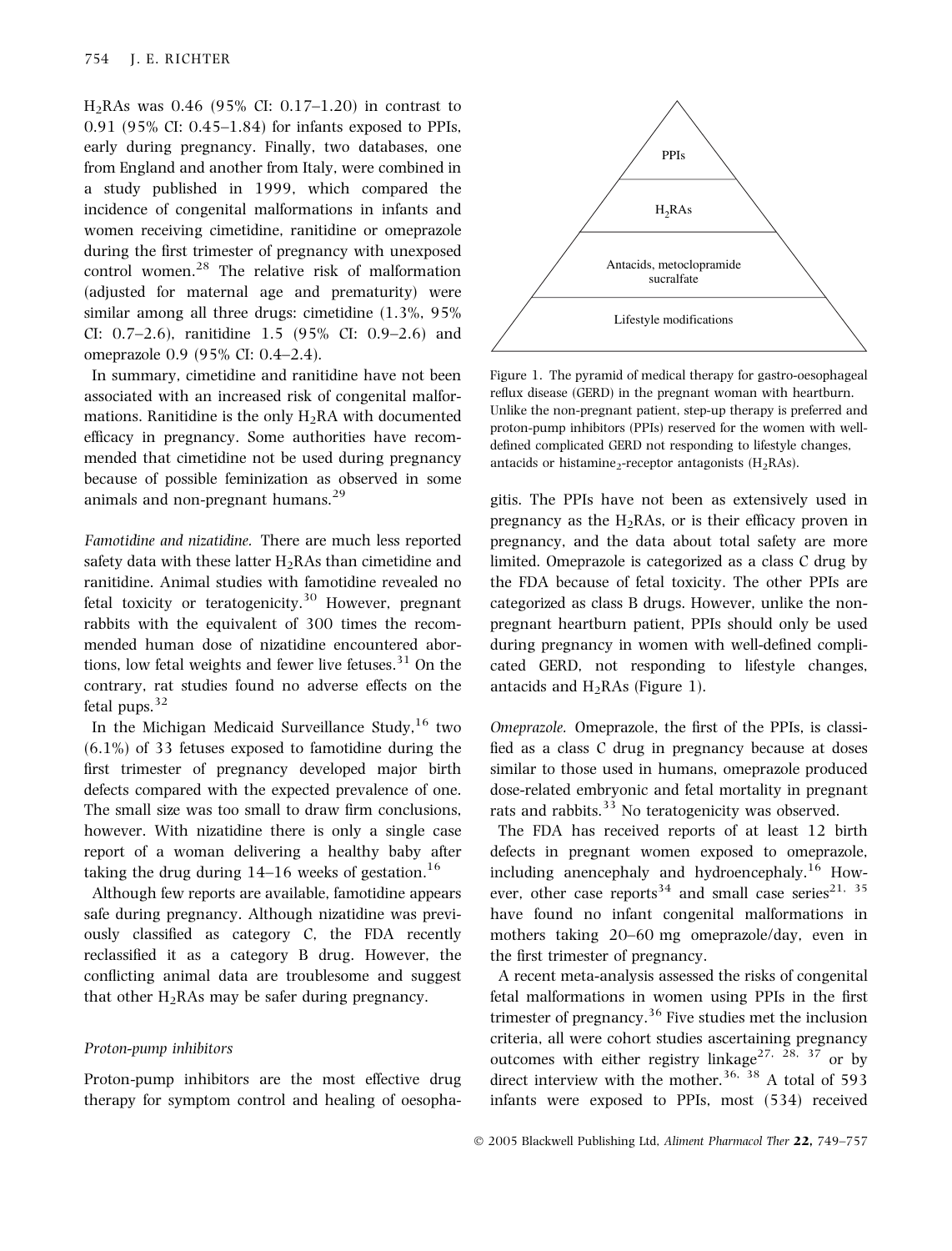|                       | <b>Exposed</b> | Non-exposed | <b>Relative risk</b>         | Weight | <b>Relative risk</b> |      |
|-----------------------|----------------|-------------|------------------------------|--------|----------------------|------|
| <b>Study</b>          | n/N            | n/N         | $(95\%$ CI)                  | %      | (95% CD)             | Year |
| Lalkin                | 4/78           | 3/98        |                              | 11.5   | 1.68 (0.39, 7.27)    | 1998 |
| Källen                | 10/275         | 8/255       |                              | 29.7   | 1.16 (0.46, 2.89)    | 1998 |
| Nielsen               | 3/38           | 697/13327   |                              | 21.0   | 1.51 (0.51, 4.48)    | 1999 |
| Ruigómez              | 5/139          | 64/1575     |                              | 31.1   | 0.89(0.36, 2.16)     | 1999 |
| Moretti               | 2/63           | 2/75        |                              | 6.7    | 1.19(0.17, 8.21)     | 2001 |
| <b>Total (95% CI)</b> | 24/593         | 774/15330   |                              | 100.0  | 1.18(0.72, 1.94)     |      |
|                       |                |             |                              |        |                      |      |
|                       |                | 0.01        | 0.1<br>10<br>Risk<br>No risk | 100    |                      |      |

Figure 2. Individual and summary relative risk for studies including all proton-pump inhibitor exposures (from Ref.,  $36$  with permission).

omeprazole. The summary relative risk for all major malformations among any PPI exposure was 1.18 (95% CI: 0.72–1.94), a non-significant relative risk ( $P = 0.7$ ). For the four studies where data for only omeprazole could be extracted (Figure 2), the summary relative risk was 1.05 (95% CI: 0.59–1.85), also indicating a nonsignificant relative risk for malformations.

Although the weight of evidence suggests omeprazole is safe in pregnancy, the FDA has not changed its class C rating. With the advent of newer PPIs, especially esomeprazole, omeprazole is currently infrequently prescribed. However, the drug is now over-the-counter at a 20 mg dose and cheaper than prescription PPIs.

Lansoprazole. Animal studies using doses of lansoprazole up to 40 times the recommended human dose have found no evidence of impaired fertility or fetal toxicity.<sup>39</sup>

Human data on the safety of lansoprazole in pregnancy are more limited. In one non-observational cohort study,  $^{21}$  six pregnant patients taking lansoprazole during the first trimester delivered seven healthy newborns. Lansoprazole was the only acid-suppressing drug exposure in 13 infants reported to the Swedish Medical Birth Registry.<sup>27</sup> Two birth defects were observed; one atrial septal defect and one undescended testes. In a Danish study published in 1999, $37$  38 patients had taken PPIs during the first trimester of pregnancy (35 omeprazole, three lansoprazole). The prevalence of major birth defects, low birth weight and prematurity were no different than in pregnant controls not receiving any medications. In a study published this year,  $40$  295 pregnancies exposed to omeprazole, 62 to lansoprazole and 53 to pantoprazole were compared with 868 pregnant controls for the development of congenital abnormalities. As with other studies, the rate of congenital abnormalities did not differ between the exposed and control groups: omeprazole nine of 249 (3.6%), lansoprazole two of 51 (3.9%) and pantoprazole one of 48  $(2.1\%)$  vs. controls 30 of 792  $(3.8\%)$ . No differences were found when exposure was limited to the first trimester.

The lack of teratogenicity in animals is reassuring, accounting for the FDA class C risk category for lansoprazole use during pregnancy. However, the data on safety in human pregnancies are limited and avoidance of this PPI and all PPIs, especially during the first trimester, is the safest course. If lansoprazole is required, or if inadvertent exposure occurs early in gestation, the fetal risk seems to be low.

## Newer PPIs

Based on product information from the individual manufacturers, the newer PPIs (rabeprazole, pantoprazole and esomeprazole) have been shown safe in various animal studies. No reports describing the use of these newer PPIs during human pregnancies are available.<sup>16</sup>

# SAFETY OF MEDICAL TREATMENTS FOR GERD DURING LACTATION

The heartburn of pregnancy typically resolves shortly after delivery, although some women still experience symptoms postpartum requiring treatment. All systemic antireflux medications are excreted in breast milk and could harm the infant. Therapeutic options must be explained and discussed with women who require treatment but who want to breastfeed.

Drug safety during lactation has been assessed in animal studies and human case reports (Table 3). Aluminium and magnesium hydroxide antacids are not concentrated in breast milk and, thus, are safe during lactation. Neither Gaviscon nor sucralfate have been studied during lactation, but are presumed safe because of limited maternal absorption.

All  $H_2RAs$  are excreted in human breast milk. Cimetidine and ranitidine reach concentrations in breast milk four to seven times the doses present in maternal serum.41 In contrast, famotidine only reaches a mean milk:plasma concentration of 1.78, 6 h after ingestions.<sup>42</sup> Small amounts of nizatidine are excreted into human breast milk. $43$  In the only animal studies assessing  $H_2RA$  safety during lactation, pups reared by lactating rats ingesting nizatidine experienced growth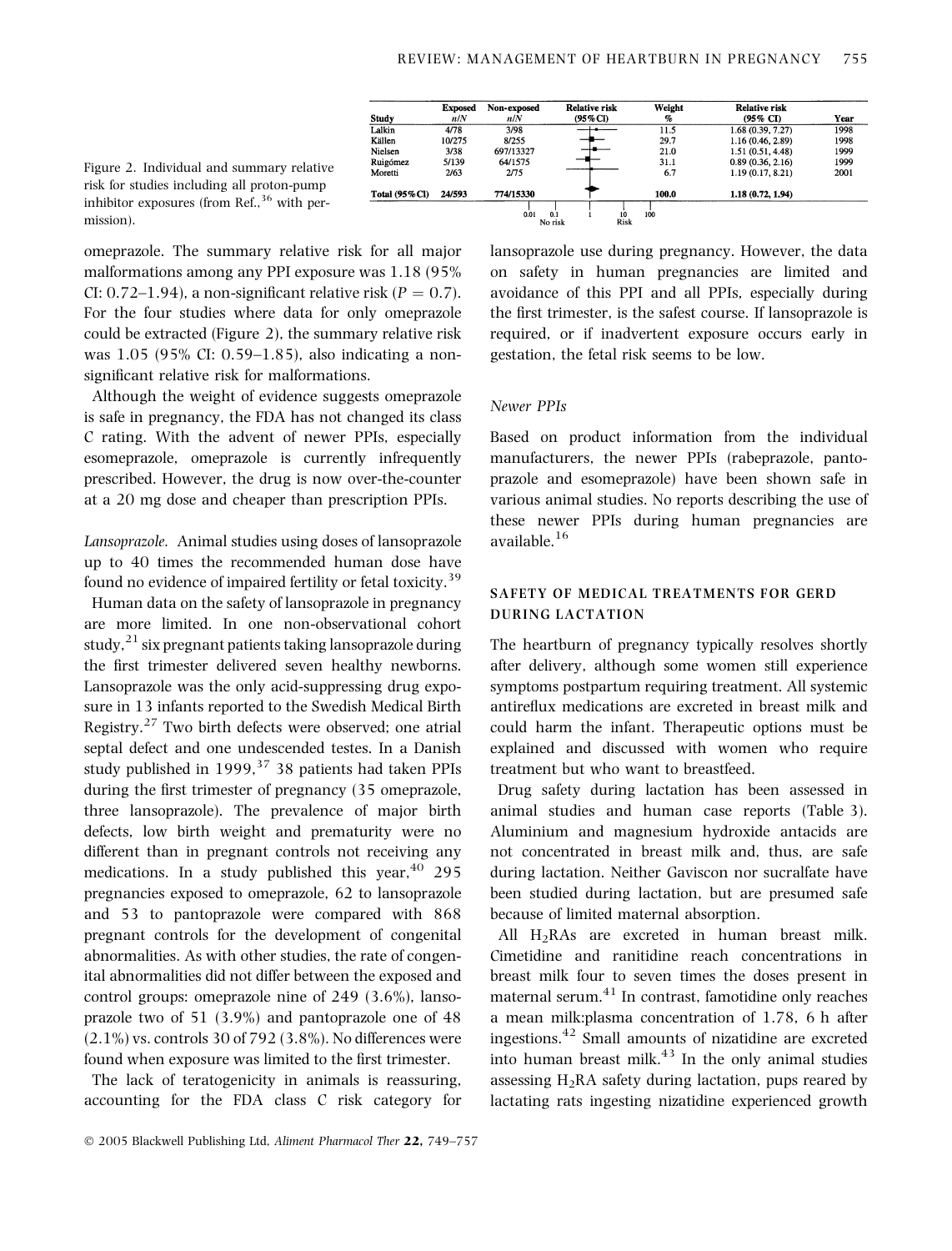Table 3. Safety of GERD medications during lactation

| Drugs                     | Safety | Comments                                                                                                                            |  |  |
|---------------------------|--------|-------------------------------------------------------------------------------------------------------------------------------------|--|--|
| Antacids                  | Yes    | Not concentrated in breast milk                                                                                                     |  |  |
| Sucralfate                | Yes    | Minimal, if any, excretion<br>in breast milk                                                                                        |  |  |
| $H_2RA$                   |        |                                                                                                                                     |  |  |
| Cimetidine                | Yes    | American Academy of Pediatrics                                                                                                      |  |  |
|                           |        | classified as compatible with                                                                                                       |  |  |
|                           |        | breast feeding                                                                                                                      |  |  |
| Ranitidine                | Yes    | Excreted in breast milk in<br>concentrations similar to cimetidine                                                                  |  |  |
|                           | Yes    |                                                                                                                                     |  |  |
| Famotidine                |        | Lowest concentrations in breast<br>milk of all $H_2RAs$                                                                             |  |  |
| Nizatidine                | No     | Growth depression in pups of                                                                                                        |  |  |
|                           |        | lactating rats                                                                                                                      |  |  |
| Proton-pump<br>inhibitors | No     | Little known of excretion in breast milk.<br>Growth depression in pups of lactating<br>rats receiving omeprazole and<br>rabeprazole |  |  |

GERD, gastro-oesophageal reflux disease;  $H_2RA$ , histamine<sub>2</sub>-receptor antagonist.

retardation.<sup>44</sup> The effects of  $H_2RAs$  in breast milk on the nursing human infant are unknown. In 1994, the American Academy of Pediatrics classified cimetidine as compatible with breast feeding. $45$  The present review also suggests that ranitidine and famotidine are safe and the latter  $H_2RA$  may be preferred because of the lower concentration in human breast milk. Nizatidine should be avoided in the breast feeding mother because of the single animal study. $44$ 

Little is known about PPI excretion in breast milk or infant safety in lactating women. PPIs probably are excreted in human milk, because of their relatively lowmolecular weight. This was confirmed in the only report of PPI use during breast feeding. $46$  During the day, the patient fed her infant son just before taking omeprazole at 8:00 am, refraining from nursing for 4 h, and then expressed and discarded her breast milk at noon. At 3 weeks postpartum, blood and milk samples were obtained at 8:00 am, and then every 30 min for 4 h. Breast milk levels of omeprazole began to rise at 9:30 am and peaked at 11:00 am at 58 mm, considerably lower value than simultaneous maternal level of 950 mm. The infant was doing well at 1 year. However, rats administered omeprazole at 35–345 times and rabenprazole at a dose of 195 times the recommended human dose during late pregnancy and lactation had decreased body weight gain of their pups.<sup>33, 47</sup> Therefore, PPIs are not recommended for use by lactating mothers. Women with severe GERD symptoms can either take PPIs and discontinue nursing or use a GERD medication (i.e.  $H_2RA$ ) from another class.

#### **CONCLUSION**

Heartburn is a normal consequence of pregnancy, occurring in nearly two-thirds of women. The predominant cause is a decrease in LES pressure caused by female sex hormones, especially progesterone. Serious reflux complications (i.e. oesophagitis) during pregnancy are uncommon; therefore upper endoscopy and other diagnostic tests are usually not needed. Symptomatic GERD during pregnancy should be managed with a step-up algorithm beginning with lifestyle modifications and dietary changes (Figure 1). Antacids or sucralfate are considered the first-line medical therapy. If symptoms persist, any of the  $H_2RAs$  can be used. Proton-pump inhibitors are reserved for women with intractable symptoms or complicated reflux disease. All but omeprazole are FDA category B drugs during pregnancy. Most drugs are excreted in breast milk. Of the systemic agents, only the  $H_2RAs$ , with the exception of nizatidine, are safe to use during lactation.

#### ACKNOWLEDGEMENT

Thanks to Liz Koniz for excellent secretarial assistance. No external funding was received for this study.

#### **REFERENCES**

- 1 Richter JE. Gastroesophageal reflux disease during pregnancy. Gastroenterol Clin North Am 2003; 32: 235–61.
- 2 deCastro LP. Reflux esophagitis as the cause of heartburn in pregnancy. Am J Obstet Gynecol 1967; 98: 1–10.
- 3 Marrero JM, Goggins PM, de Caestecker JS, et al. Determinants of pregnancy heartburn. Br J Obstet Gynaecol 1992; 99: 731–4.
- 4 Fisher RS, Robert GS, Grabowski CJ, et al. Altered lower esophageal sphincter function during early pregnancy. Gastroenterology 1978; 74: 1233–7.
- 5 VanThiel DH, Gavaler JS, Joshi SN, et al. Heartburn of pregnancy. Gastroenterology 1977; 72: 668–78.
- 6 Klauser AG, Schindlbeck NE, Muller-Lissner SA. Symptoms in gastroesophageal reflux disease. Lancet 1990; 335: 265–8.
- 7 Capell MS, Colon VJ, Sidhom OA. A study of eight medical centers on the safety and efficacy of EGD in 83 pregnant females with follow up of fetal outcomes and with comparison to control groups. Am J Gastroenterol 1996; 91: 348–54.
- 8 ASGE Guideline. Guideline for endoscopy in pregnant and lactating women. Gastrointest Endosc 2005; 61: 357–62.